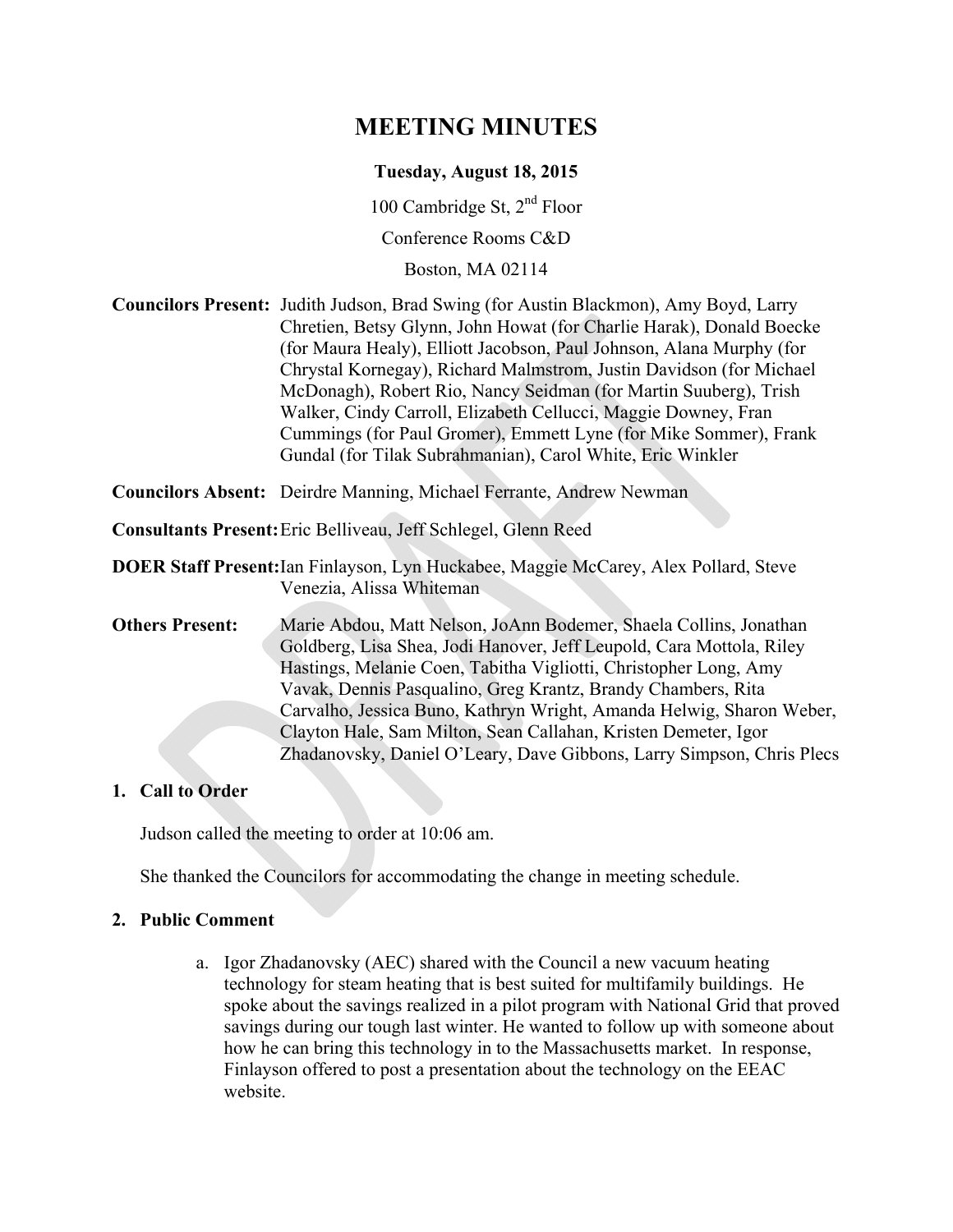- b. Sean Callahan (Able Restoration, Inc.) suggested creating a program to pilot distributing leads from the statewide HES resources with Home Performance Contractors (HPCs). He connected the idea to the EEAC resolution instruction to improve customer experience because HPCs serve customers throughout the entire project and don't require them working with separate contractors. He also stated that the marketing dollars HPCs spend finding customers often result in them going through the statewide HES queue because they find the number when they research the program. The suggested pilot would give 25 leads per analyst per week for a year so they can analyze whether the HPC close rate and savings results improve using warm leads. In addition, he contends that HPCs can better serve underserved areas like Brockton and that they could serve customers faster in the winter when the lead vendors' wait times are long.
- c. Dennis Pasqualino (AAArden, LLC) informed the Council of additional issues facing HPCs. First, he suggested that HPC work should be inspected by a company that doesn't provide energy assessments (like the lead vendors do) because a company that does is a direct competitor of the HPC which is a conflict of interest. He was also concerned about the fact that HPCs are scored on the merit of their service but those scores aren't compared directly to the merit scores of the lead vendors. In addition, he expressed concern about the unilateral removal of one HPC seat from the Best Practices Working Group (BPWG) without any discussion among the group. His comments speak to the 7/21/15 EEAC Resolution section (B)(g).
- d. John Perrier (New England Green Homes) reiterated the comments offered by Callahan and Pasqualino.
- e. Judson then thanked the commenters for their thoughts and assured them that contractor concerns are of concern to the administration.

#### **3. Updates**

- a. Judson recognized Ralph Prahl for receiving a lifetime achievement award from the International Energy Program Evaluation Conference.
- b. Judson offered DOER staffing updates. Maggie McCarey is leaving for graduate school. Her position will be posted soon. The EE Division Director has been chosen and will be announced after 9/1. She also thanked Finlayson for this work as acting Director.
- c. EEAC Meeting Minutes July 14th Rio motioned to approve the minutes as submitted. Boyd seconded. All were in favor with no opposed (Manning absent). The minutes were approved as submitted.
- d. EEAC Meeting Minutes July  $21<sup>st</sup>$ Boecke motioned to approve the minutes as submitted. Rio seconded. All were in favor with no opposed. Glynn abstained. The minutes were approved as submitted (Manning absent).
- e. EPA Clean Power Plan update Seidman offered the update and also proposed a follow up webinar for more indepth details. The EPA Administrator signed the plan on 8/3 at the White House targeting a 32% GHG reduction from fossil fueled power plants by 2030.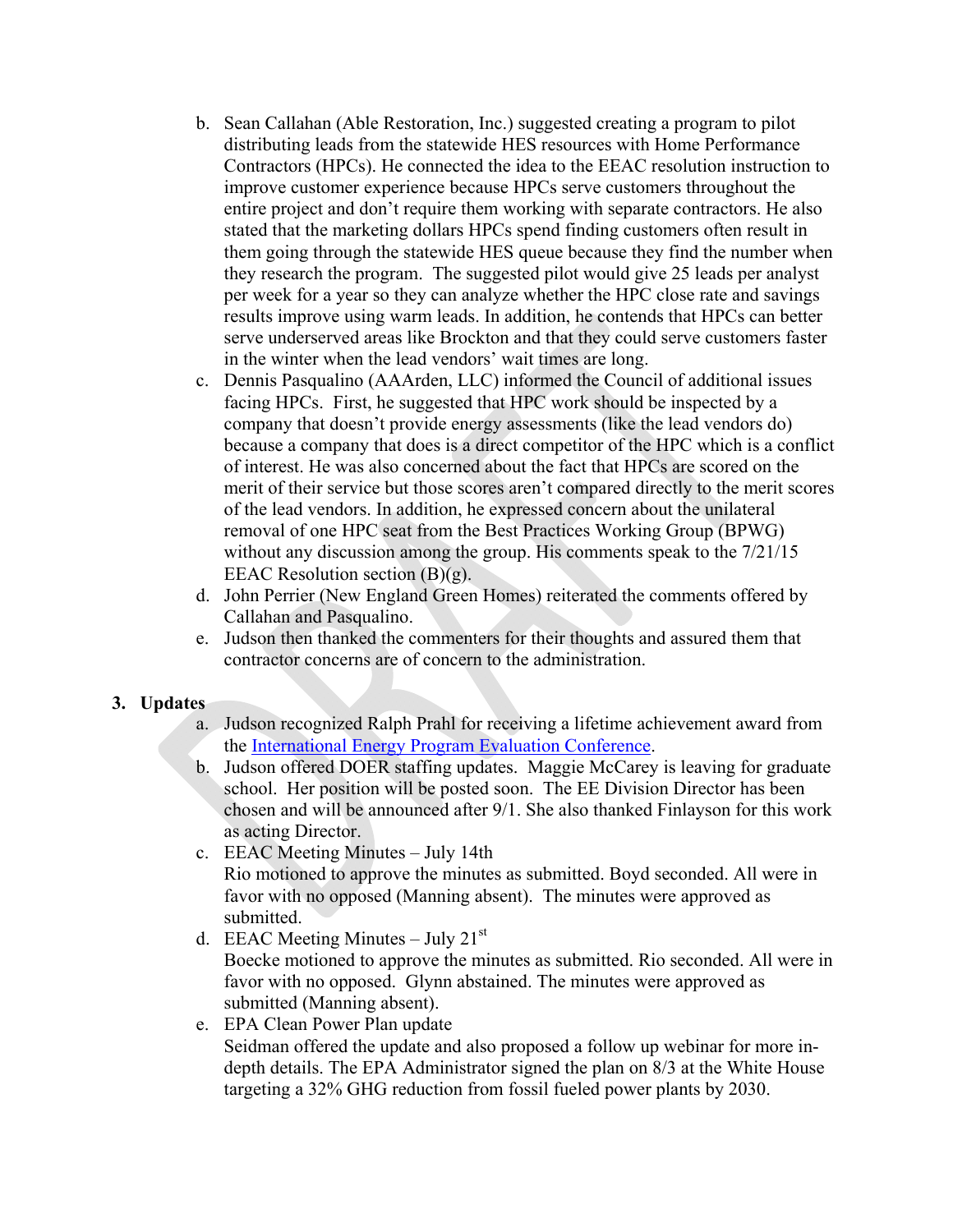Massachusetts won't need to change a lot in order to comply. The EPA has published an extensive website on the plan which includes several concise fact sheets. The DEP is still in the process of reviewing the 2,000 page document that has not yet been published in the Federal Register but the current version is considered final. Energy Efficiency (EE) is not included in state targets but it can be considered as a way to comply either through a mass program (e.g. RGGI or other cap & trade system) or a rate based system. The biggest action expected would be minor changes to our RGGI rules. She suggests reading a summary of the plan from Howard Geller of SWEEP and EPA's EM&V Draft Guidance. The plan could result in more national convergence of EM&V practices.

#### **4. Q2 Results**

Matt Nelson (Eversource) and Marie Abdou (National Grid) presented on the Q2 results. The highlights include that electric spending, savings, and benefits are ahead of where they were in both 2013 and 2014. The electric side is relying heavily on the residential sector to account for their performance and expect a typical hockey-stick effect pushing commercial activity toward the end of the year. They expect the 3 year portfolio goal to be met, as they are at 75% right now. The gas side has required higher spending for flat savings as was expected after the most recent evaluation results. They expect to meet their 3 year portfolio goal because they are currently at 88%. Both sectors anticipate finishing at more than 100% of their lifetime savings targets with annual and budgets closer to 100%.

Johnson asked for an explanation of the performance of the C&I sector which was tracking well behind the 50% target for Q2. PAs explained the hockey-stick phenomenon which illustrates that commercial customers tend to commit to projects in Q4. They also reiterated some previously reviewed points including C&I LED performance, diminished potential in customer studies, and the fact that C&I has in fact trended upward over the past 3 years.

#### **5. Demand Reduction**

Carol White (National Grid) presented an overview of demand reduction potential within energy efficiency. Cost effective DR is allowed by the Green Communities Act and was flagged as a priority by the 7/21 Council resolution. It can take the form of long term energy efficiency and deferred capital investments for the narrow window of peak hours. Additionally, load management sculpts load curve to optimize existing infrastructure and avoid future capital investments. DR benefits include grid reliability, geo-targeting, deferred capital investments and balancing of supply and demand. PAs are working with Consultants on a DR strategy for the next 3 year plan that would cover both wholesale and retail ISO markets.

This strategy can't be finalized until the US Supreme Court rules on a challenge to an RTO's current Demand Response plan. Although the decision wouldn't prevent utilities from executing DR programs, it would change how they fit in to ISO market planning. Considerations will include the costs, benefits, customer perception, and resource gap analysis. They will also consider DR as a piece of their grid modernization efforts.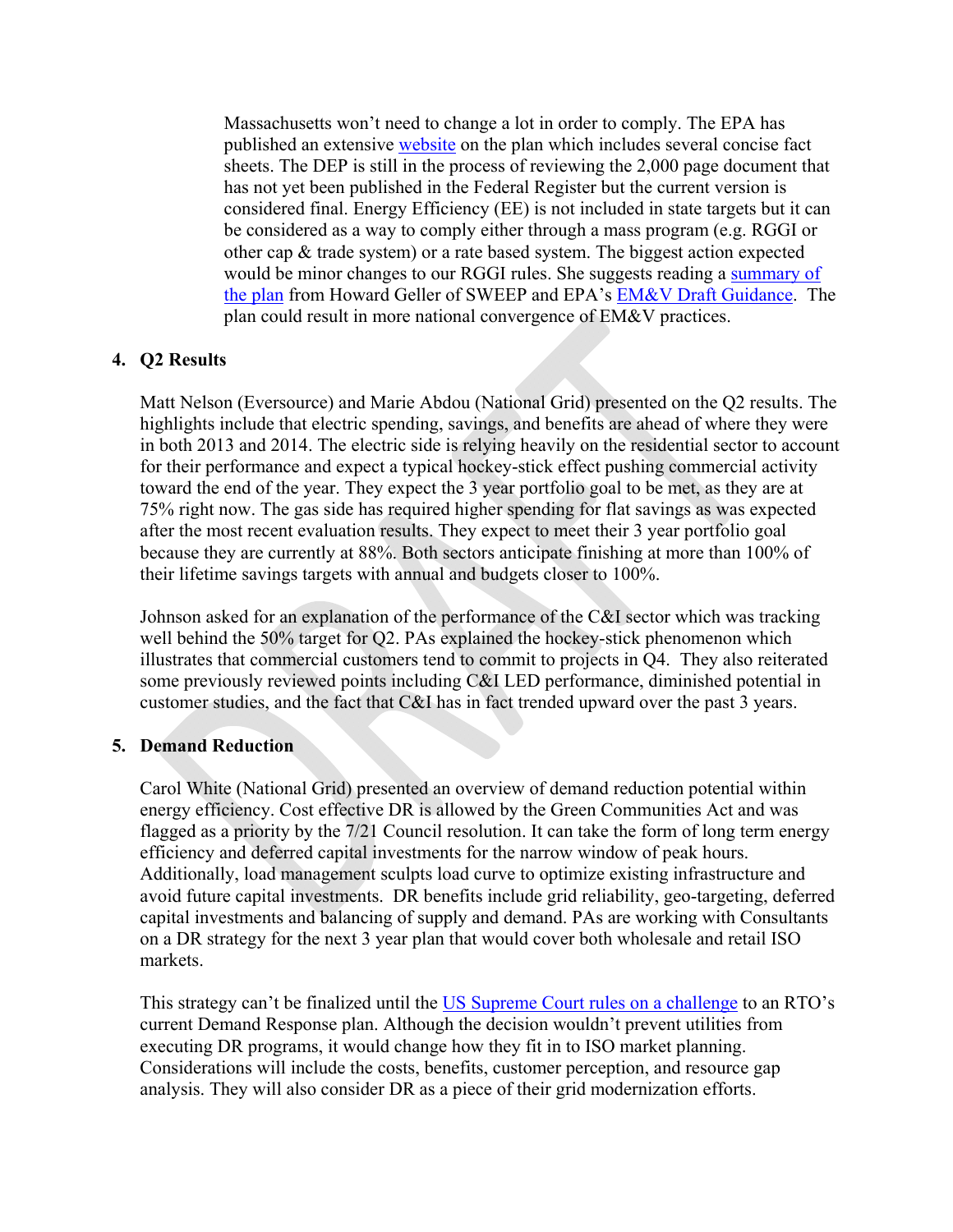In order to craft a DR strategy, the AESC study would need updating to better represent savings associated with the activity. 4 NE states have agreed to analyze the issue. The avoided cost question is also complicated by efforts to geo-target. Nantucket was offered as an example; if you invest in avoiding a transmission line to a specific place, do you use statewide avoided costs or the costs of just that project? Statewide would undervalue the benefits and local might overvalue the benefits statewide.

The PAs are committed to taking action on DR but the above factors speak to the need for flexibility in the upcoming plan. They don't have enough certainty now to outline details in October. They expect that 2016 will be a year of demonstration and research so they can devise a detailed DR strategy for 2017 and 2018.

Judson asked if the PA DR efforts include both summer and winter peaks. Winkler clarified that the ISO doesn't have a value for winter peak. Schlegel added that the information needed to start considering the possibility will be available later this year.

Jacobson reminded the Council that any DR efforts need to consider low income customer equity and wanted to ensure that LEAN is included in discussions.

Johnson felt that the presentation wasn't enough of an update on the working group progress considering the focus on DR recommended in the winter EEAC workshops. White explained that her presentation gave specific details about why more specifics weren't available for this presentation.

Chretien would like to see a best practices analysis of DR efforts from other jurisdictions, a presentation from the ISO about their current position on winter peak valuation, and an updated briefing on grid modification filing effect on EEAC. White assured him that they were doing a best practice analysis.

Swing inquired about presenting results of a City of Boston energy study funded by the CEC and completed by Christoph Reinhart of MIT. He thinks an opportunity for DR geotargeting may arise from the study.

Malmstrom wanted to better understand the cost differential between statewide and geotargeted DR projects. White elaborated on the process clarifying that they can analyze geospecific costs but they need to deconstruct the avoided costs across the state so they don't overstate the benefits outside of the area. She also discussed the need to geo-target nonenergy benefits.

Johnson would like to participate in the DR working group if LEAN is allowed to participate. White cautioned that participation of Councilors outside of LEAN which has a unique statutory role in the programs may be a violation of Massachusetts' open meeting law. DOER promised to follow up.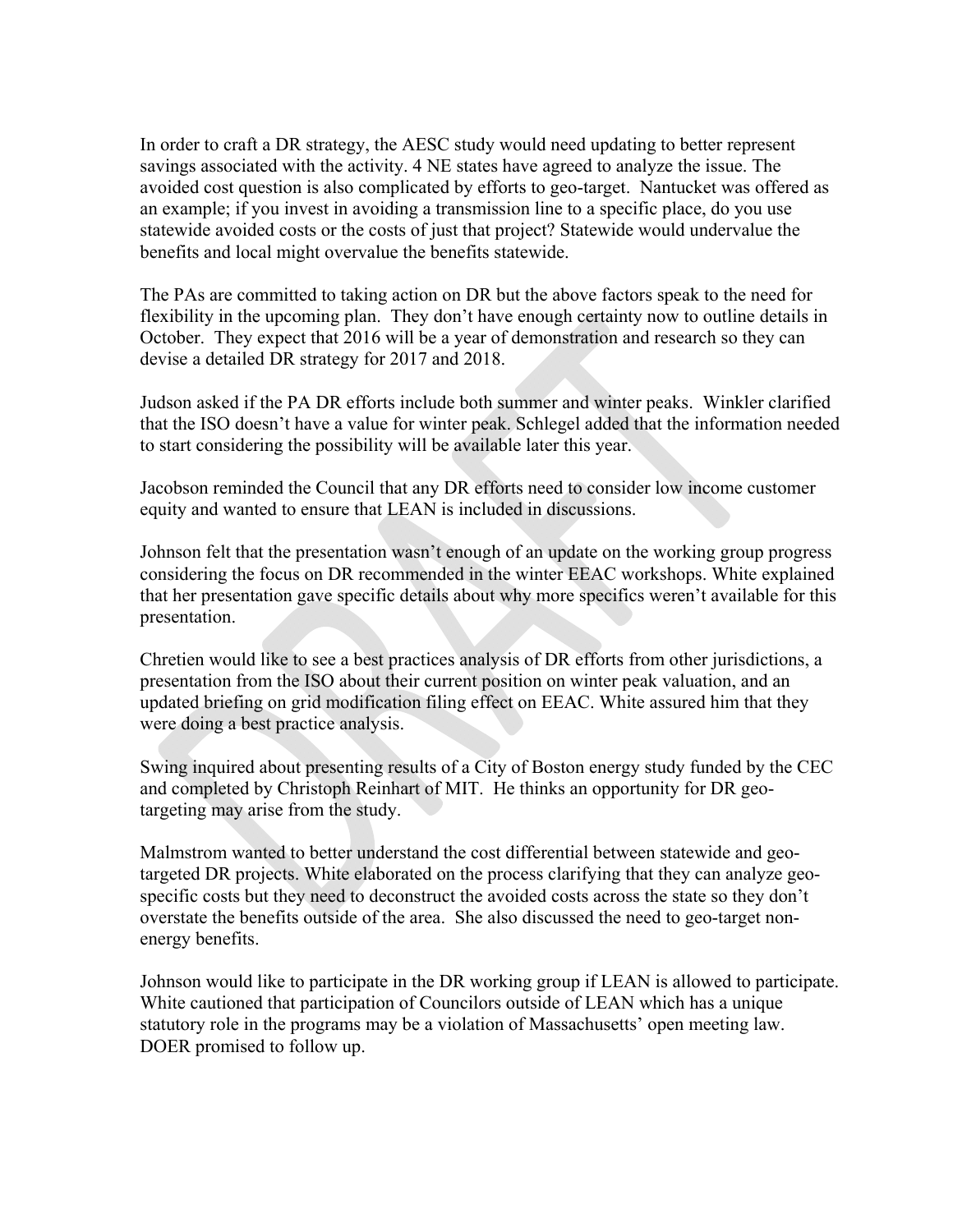Finlayson reminded the Council that DOER did a winter DR program with NEST and is currently doing a summer DR program. Results will be available in the spring for consideration.

Schlegel reiterated the importance of maintaining flexibility. He wants to avoid the need for a side plan that will require a subsequent regulatory review process.

Judson reminded the Council that peak demand is a priority issue for the Administration and a flexible timeline is ideal if it helps us move forward. Boyd was happy to see the presentation and to see better coordination between EE and DR.

## **6. EM&V Update**

Matt Nelson (Eversource) delivered the EM&V update presentation. Significant impacts expected from the latest round of studies including:

- C&I Custom \*\*\* study which will impact Columbia Gas
- The C&I custom gas net-to-gross study
- Custom electric HVAC study a significant decrease
- Residential multifamily impact study could seriously threaten the cost effectiveness of the program
- Cool Smart incremental cost study a potential risk
- C&I LED market effects and spillover study could justify minor benefit

Glynn asked if the multifamily study only tested the residential activity in a building or if the commercial activity was studied. Nelson clarified that the study was a billing analysis of both residential and commercial meters.

Johnson inquired about the schedule for the residential customer profile. Nelson replied that there have been some vendor issues that still require resolution before it can be finished. Johnson then asked about how the C&I custom gas study was conducted. Nelson replied that the vendor metered the actual equipment installed.

Schlegel expressed concern about the 10/31 filing deadline because the studies might not be done in time for the final submission to the Council before 10/31 which is due 9/18. Nelson assured him that only two studies (MF Impact and LED spillover) were at risk of not being ready on time and that they expected the rest of the completions by the 9/18 deadline. Schlegel also asked for a ballpark estimate of the net effect of EM&V. Nelson estimated that both sectors would take a net hit from EM&V. Finlayson countered that estimate by recounting a conversation when Prahl assumed that the effects would be net positive and that the overall trend is an important factor in determining the achievability of goals.

Seidman requested an update to the chart presented to clearly reflect that positive or negative impact the study will have on the program(s).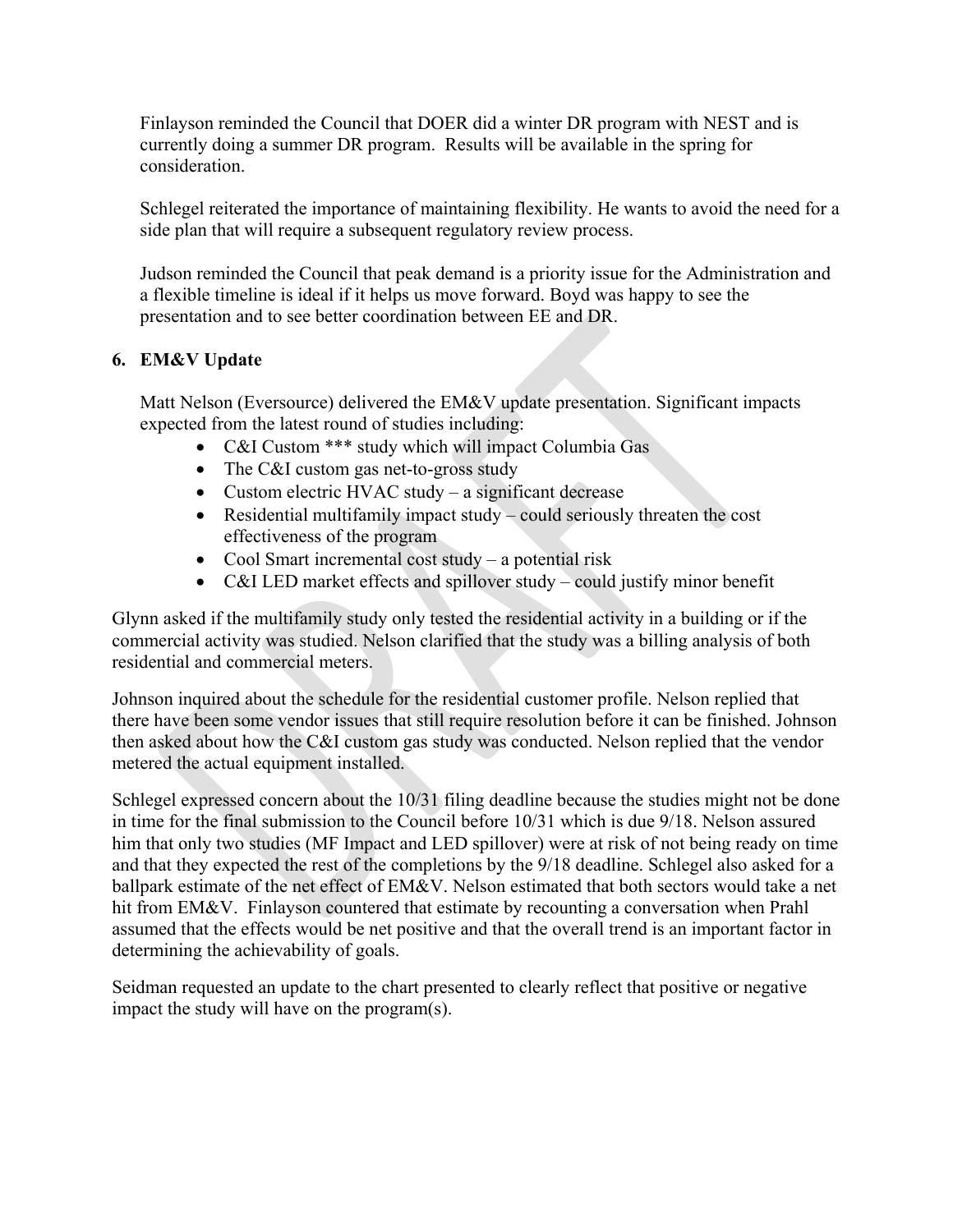### **7. Key Drivers Negotiations**

Belliveau presented on behalf of the Consultants and Nelson/Abdou presented on behalf of the PAs. The original discussions focused on higher level analysis. The presentation focused primarily on differences in costs.

Nelson/Abdou presented on the PA planning methodology which uses 3 prongs: bottom-up, evaluation, and top-down. They start bottom-up by analyzing historical performance, program enhancements, vendor market assessments, and cost effectiveness. They then take those preliminary estimates and apply current evaluation results. Evaluation can study impact of historical programming, markets, process effectiveness, codes and baselines, bill impacts, customer experience, portfolio risk and reward, and the cost-effectiveness of new measures. Once the estimates are refined by evaluation, PA management than adjusts using top-down methods of planning which include big-picture market concerns and execution of corporate policy.

Belliveau assured the Council that the parties are in agreement about the bottom-up analysis and that the divergence lies in the assumptions about the future. However, future projections have changed from the discussions. He reminded all that a \$.001 per lifetime kWh saved divergence in estimates represented ~\$43.6M. For gas, \$.001 per lifetime therm savings represented \$1.3M. These numbers illustrate that a seemingly minor difference in the estimate for cost to achieve will represent a lot of ratepayer money. The consultants have increased the cost to achieve at the proposed level of savings but are still at a \$470M electric gap as of 2018 (based on technical analysis – this does not include the top-down planning element). The estimates are closest in the C&I sector. The gas gap is more stubborn at \$129M. For portfolio mix, PA and consultant proportions are relatively similar but the consultants assume a bigger pie.

The parties have also encountered differences in cost to achieve between PAs. For electric, CLC is the highest and Eversource is the lowest. For gas, Grid is the highest and Berkshire gas is the lowest. Some rates are as much as 2.5 times higher than the lowest. Many of the differences can be attributed to what individual PAs decided to do.

Nelson and Abdou responded to the consultant narrative. The differences in the C&I sector are primarily qualitative. For instance, parties agree on the extent of the C&I lighting opportunity but differences on levels of CHP and lighting are driving the electric cost gap. The outstanding issues include the timing and levels of savings and the balance of the portfolio. The issues in progress include in depth review of C&I lighting data, C&I gas evaluation results, and identification of errors that will close the gap. Remedying gas evaluation errors should increase the net savings while decreasing the net costs.

The PAs made several adjustments in their residential estimates. They agreed with the Consultants on the reassessed opportunities which resulted in increasing the quantity and decreasing the estimated cost of lighting. They agree to expect the cost of Home Energy Services to increase because of material enhancements including non-regulated fuel services. There is still a gap in total LED share but it has narrowed. They still face a gap on behavior estimates. The electric gap has narrowed from 28% to 12%. The gas gap has narrowed from 25% to 17%.